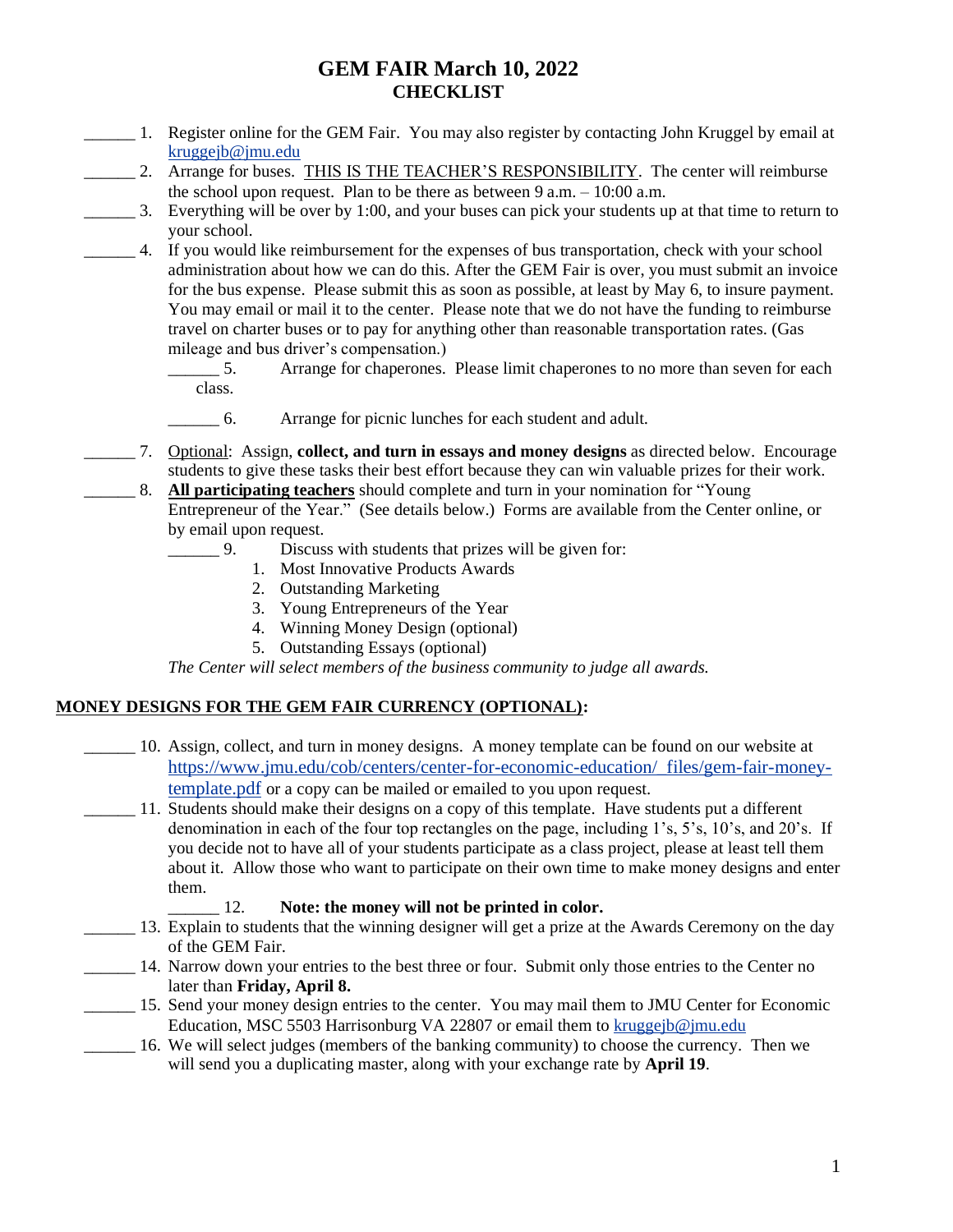## **MINI-ECONOMY ESSAYS (OPTIONAL):**

- \_\_\_\_\_\_ 17. Ask students to write essays on the theme "*What I Learned in Mini-Economy"*, but let them choose their own titles. Essays should be about one page, typed or hand-written.
- \_\_\_\_\_\_ 18. Here is a form you could use [https://www.jmu.edu/cob/centers/center-for-economic](https://www.jmu.edu/cob/centers/center-for-economic-education/_files/essay-form.pdf)[education/\\_files/essay-form.pdf](https://www.jmu.edu/cob/centers/center-for-economic-education/_files/essay-form.pdf)
- \_\_\_\_\_\_ 19. If you decide not to have all of your students participate in the essay contest as a class project, please tell all of them about it. Allow those who want to participate on their own time to write essays and enter them.
- \_\_\_\_\_\_ 20. Explain that there are prizes for the best essays. Students should give their essays much thought and work.
- \_\_\_\_\_\_ 21. Narrow down your entries to the best three or four for each class. You don't have to tell students that you are doing this. Submit these three to the center by **April 19.**
	- 22. Just as you did for the money designs, send your entries to the Center.
	- \_\_\_\_\_\_ 23. Remember these things must be done in advance to allow time for judging. Because of this time issue, please think about getting them done early.

### **YOUNG ENTREPRENEUR OF THE YEAR (ALL CLASSES):**

- \_\_\_\_\_\_ 24. Teachers should nominate and write a short description of your best "Young Entrepreneur of the Year." Students will not be told that you are doing this. The form can be found online at [https://www.jmu.edu/cob/centers/center-for-economic-education/\\_files/young](https://www.jmu.edu/cob/centers/center-for-economic-education/_files/young-entrepreneur-nomination-form.pdf)[entrepreneur-nomination-form.pdf](https://www.jmu.edu/cob/centers/center-for-economic-education/_files/young-entrepreneur-nomination-form.pdf) or emailed to you upon request.
- 25. You should nominate only one student for each mini-economy class you teach.
	- \_\_\_\_\_\_ 26. The student you nominate should be the one who has done a good job in his or her own classroom throughout the mini-economy project. This student should not necessarily be the one who has accumulated the most wealth but the one who has worked the hardest and learned the most (in your opinion).
- \_\_\_\_\_\_ 27. Submit your nomination to the center by **April 19**.
	- 28. Print and fill out the form, e-mail it as an attachment to [kruggejb@jmu.edu](mailto:kruggejb@jmu.edu) or mail it to us at JMU Center for Economic Education, MSC 5503 Harrisonburg, VA 22807.
	- \_\_\_\_\_\_ 29. Three "Young Entrepreneurs of the Year" will be selected and each will receive a prize. This is based on what teachers write on the nomination forms.
	- \_\_\_\_\_\_ 30. Even if they are not chosen as the winning young entrepreneurs, each student that is nominated will be called to the front when the awards are presented. Students that received a nomination from their teacher, but did not win, will receive an "honorable mention" award. In this way every class will have at least one student honored at the afternoon awards ceremony.

### **GEM FAIR GOODS AND SERVICES:**

- 31. Have students plan and produce products to sell at the fair. Explain to your class that all students must produce products to sell in order to come and participate in the GEM Fair. Explain to the students that there will be prizes for the best products and marketing.
- \_\_\_\_\_\_ 32. As students plan their businesses for the fair, encourage them to work in groups of at least two per store, so that they will be able to take turns shopping and selling.
- \_\_\_\_\_\_ 33. Explain to students that their products should be student-made or student-enhanced in some way. They should not bring products that they have just purchased at a store. Try to discourage food business and anything made with peanuts. Tell students they are expected to consider the health and safety of themselves and others at all times.
- 34. Tell students that if they are operating any kind of lottery or drawing, they should have their consumers print their full names on the tickets purchased, along with the initials of their school, so that winners' names (instead of numbers) can be announced from the microphone at 11:30 am, just before the market closes.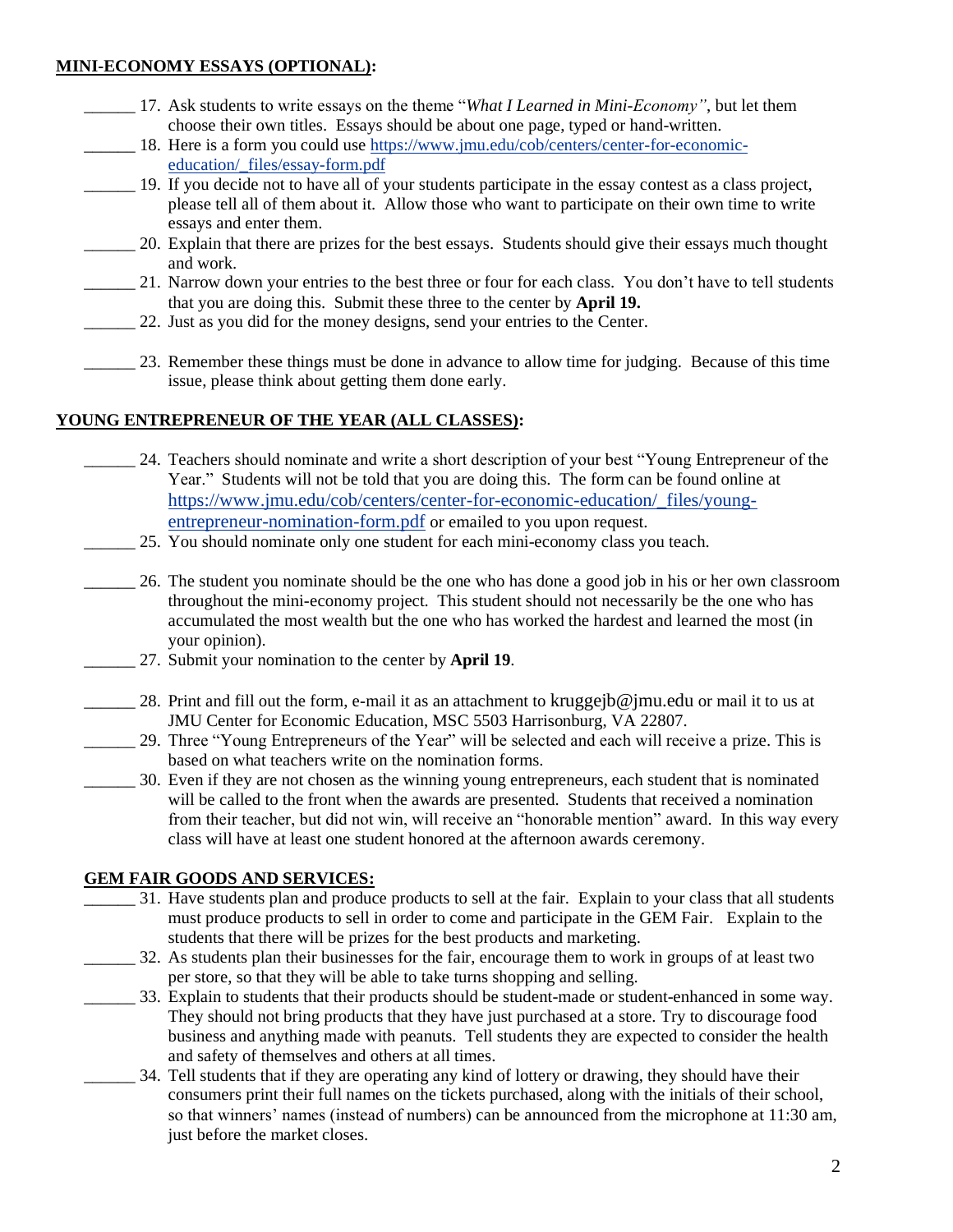- \_\_\_\_\_\_ 35. Remind students that there will be prizes for the most innovative products and the best marketing; therefore it may be worth their while to work diligently on their production.
- \_\_\_\_\_\_ 36. Explain that on the day of the GEM Fair judges will be circulating while businesses are being set up and while the market is open to determine who will get the prizes.
- \_\_\_\_\_\_ 37. Explain that at the Awards Ceremony after the market closes, prizes will be given to each of the three winning stores (first, second, and third place) in each of the two categories: (1) "Outstanding Marketing Awards" and (2) "Most Innovative Product Awards." Students operating the winning businesses will share the prizes.

## **BUSINESS LICENSES:**

- \_\_\_\_\_\_ 38. Explain to students that they must have a business license to open a business at the GEM Fair and that there is no "charge" to get a license. The NEW license template can be found at [https://www.jmu.edu/cob/centers/center-for-economic-education/\\_files/gem-fair](https://www.jmu.edu/cob/centers/center-for-economic-education/_files/gem-fair-business-license.pdf)[business-license.pdf](https://www.jmu.edu/cob/centers/center-for-economic-education/_files/gem-fair-business-license.pdf)
- \_\_\_\_\_\_ 39. Duplicate the form so that you will have one license per business. Distribute the licenses for the students to fill out. Make sure they are legible and filled out correctly.
- \_\_\_\_\_\_ 40. The form should be duplicated on CARD STOCK so it can be folded and place on their table.
- \_\_\_\_\_\_ 41. **FIRST AND LAST NAMES** of **ALL** business owners should be **clearly** printed on the license.
- \_\_\_\_\_\_ 42. Collect the completed business licenses and bring them with you to the GEM Fair.
	- \_\_\_\_\_\_ 43. On the day of the GEM Fair **each business must have a license clearly visible**. Businesses without a license will not be eligible for prizes. Tell them to please make sure it is easily seen and legible.

## **EXCHANGE RATES:**

- \_\_\_\_\_\_ 44. In preparation for computing exchange rates you might want to take advantage of the opportunity to teach your class about the *Euro.* This is a common currency in many countries across Europe, much like our *Gems* will be at the GEM Fair.
- \_\_\_\_\_\_ 45. At some time before **April 18** ask all members of your class to tell you how much money they have. Add up these figures to get the total number of units of your currency in circulation. Divide this total by the number of students in the class to calculate the AVERAGE money holdings of your students.
- \_\_\_\_\_\_ 46. Report this AVERAGE money holdings along with the name of your currency to the Center by **April 18** to John Kruggel at [kruggejb@jmu.edu](mailto:kruggejb@jmu.edu) or 540-568-3248. This allows us to compute an exchange rate between your classroom currency and the GEMS.
- \_\_\_\_\_\_ 47. After the judges select the winning currency design we will send you a duplicating master along with your exchange rate by Tuesday, April 19. Duplicate the GEM notes on **white paper**.
- \_\_\_\_\_\_ 48. Use the exchange rate table to figure out the amount of Gems each student will need to convert their currency. There will be directions for this at the bottom of the exchange rate table.
- \_\_\_\_\_\_ 49. Have your students cash in their currency in exchange for Gems. Try to make sure students have enough "ones" so that they can make change. The average student in each classroom will be coming to the GEM Fair with approximately 200 Gems.
	- \_\_\_\_\_\_ 50. Convert classroom currency into Gems shortly before the day of the fair but please hold their Gems for them until the morning of the trip. This will help eliminate counterfeiting.
	- \_\_\_\_\_\_ 51. If you are going to continue mini-economy in your classroom after the fair, explain to students that after the GEM Fair is over you will exchange the money they make at the Fair back into your classroom currency. If you wish, after the Fair we can give you a reverse exchange rate to convert Gems back into your currency.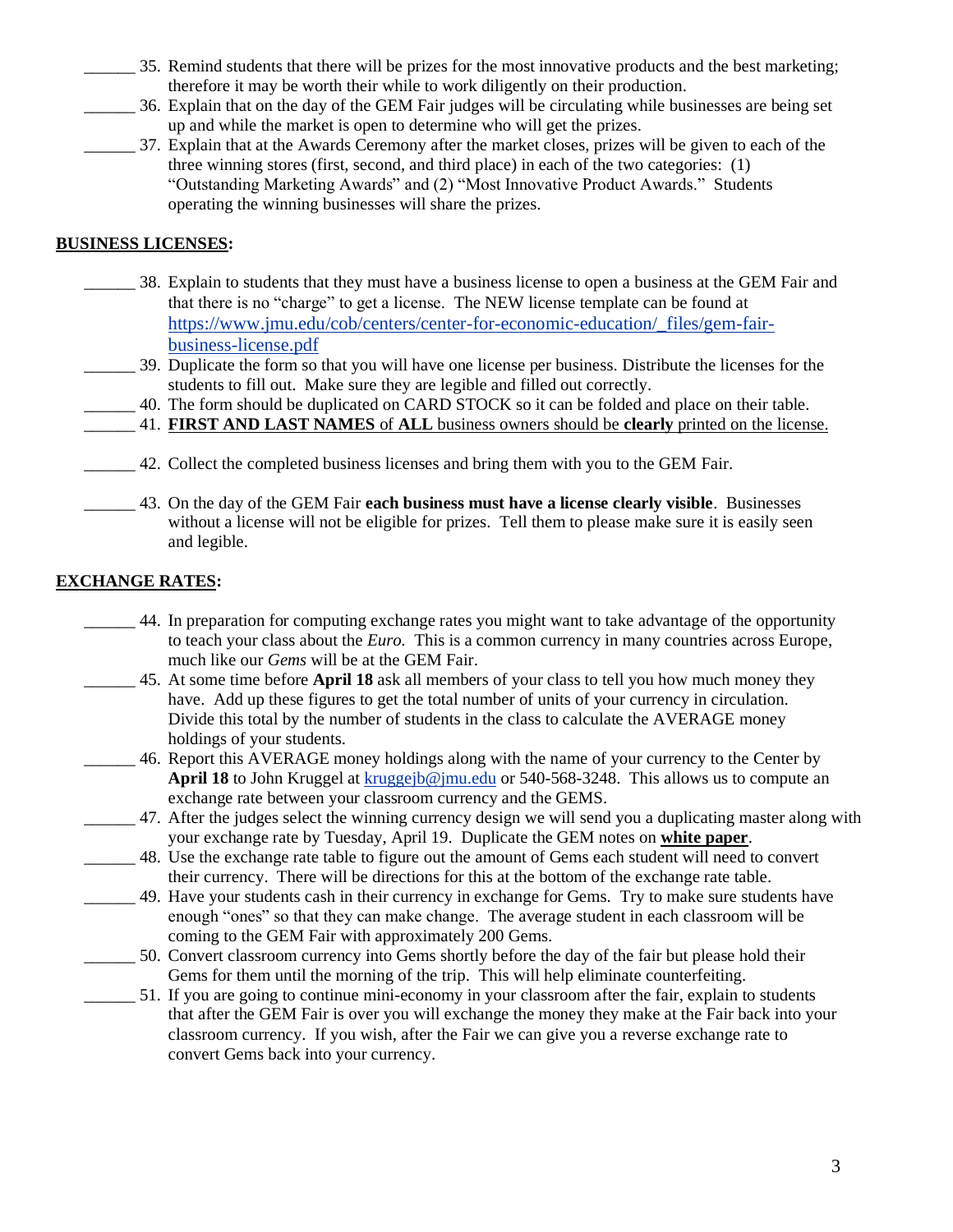- 52. Prior to the fair, you might want to talk to your students about what to do with their leftover money at the end of the market. If this is your last experience with a market, please plan something for them to exchange their money for when they return to school. This will eliminate the urge to give away their extra money toward the end of the market. If nothing else, you might suggest, when this happens, that they may only give away money to people in their own classes. When students give away money, it ruins the economy of classes who are planning to have another market at their home schools.
- 53. Pay each adult chaperone about 50 to 100 Gems for their work (include bus drivers and yourself). Please ask adults to spend their Gems at the fair and not to give them away to the students. You may want to run off extra money for adults or visitors who need it, but the students should be spending only the money they have earned in your markets. You may find that this is a good time to pick up sample products to show your students next year.
	- 54. Explain to parents and students that the adults may help the students with setting up their stores, but they may NOT manage a store while the student goes away to shop. Students must make arrangements with each other to take turns selling and shopping. They may NOT rely on adults to watch their stores while they are gone.
- \_\_\_\_\_\_ 55. Have a discussion with your students about pricing. Since they will not be able to do market surveys, maybe they should consider that on average each student will come to the GEM Fair with about 200 Gems to spend. They probably will not want to spend it all in one place. There will be a great variety of products, and students will want to purchase many of them. Please help them understand that they should not price everything at just 1 Gem (this price would probably be too low), but they should not make their prices too high as well.
- \_\_\_\_\_\_ 56. You might suggest to students that they be prepared to change their prices if necessary. They may raise prices right away if their products are selling out too fast and lower prices if they are not selling at all. Caution them not to be too quick to lower prices because the market lasts for about **1 hour**.
- \_\_\_\_\_\_ 57. Explain that if they have a thriving business they should be making money and they will have even more than the original 200 Gems to spend. Hopefully, the currency will be able to circulate several times that way.

### **THE MERCHANTS MEETING:**

- \_\_\_\_\_\_ 58. A few days before the fair, have students prepare for the *Merchants Meeting*. On the day of the fair, students will arrive and set up businesses. Then before trading begins, we will have the merchants meeting in the center of the ballroom at 10:15.
- \_\_\_\_\_\_ 59. At this meeting we will have the *Roll Call of Mini-Economy Nations*.
- \_\_\_\_\_\_ 60. We will introduce each society, announcing the name of the society, the school, the teacher(s), and the currency. **As each group is called, that group will stand. At this time the students may cheer and wave flags, banners and/or posters**. If you want to add a short cheer (no longer than 30 seconds), you may, but no microphones will be available, so the group will have to shout out any message they wish to use.
- \_\_\_\_\_\_ 61. Have your students create paper banners as desired with the name of your society on it. If you would like, you can make other banners or signs with the name of your school on it.

## **ON THE DAY OF THE FAIR:**

- \_\_\_\_\_\_ 62. Just prior to the GEM Fair go over this Checklist again with students and put in checks to indicate things that you have already done.
- \_\_\_\_\_\_ 63. Distribute Gems to students and chaperones before leaving your school
- \_\_\_\_\_\_ 64. Remind students to be sure they have four things with them before leaving the school:
	- 1. Their products to sell
	- 2. Their advertising signs
	- 3. Their money (Gems)
	- 4. Their lunches and drinks.